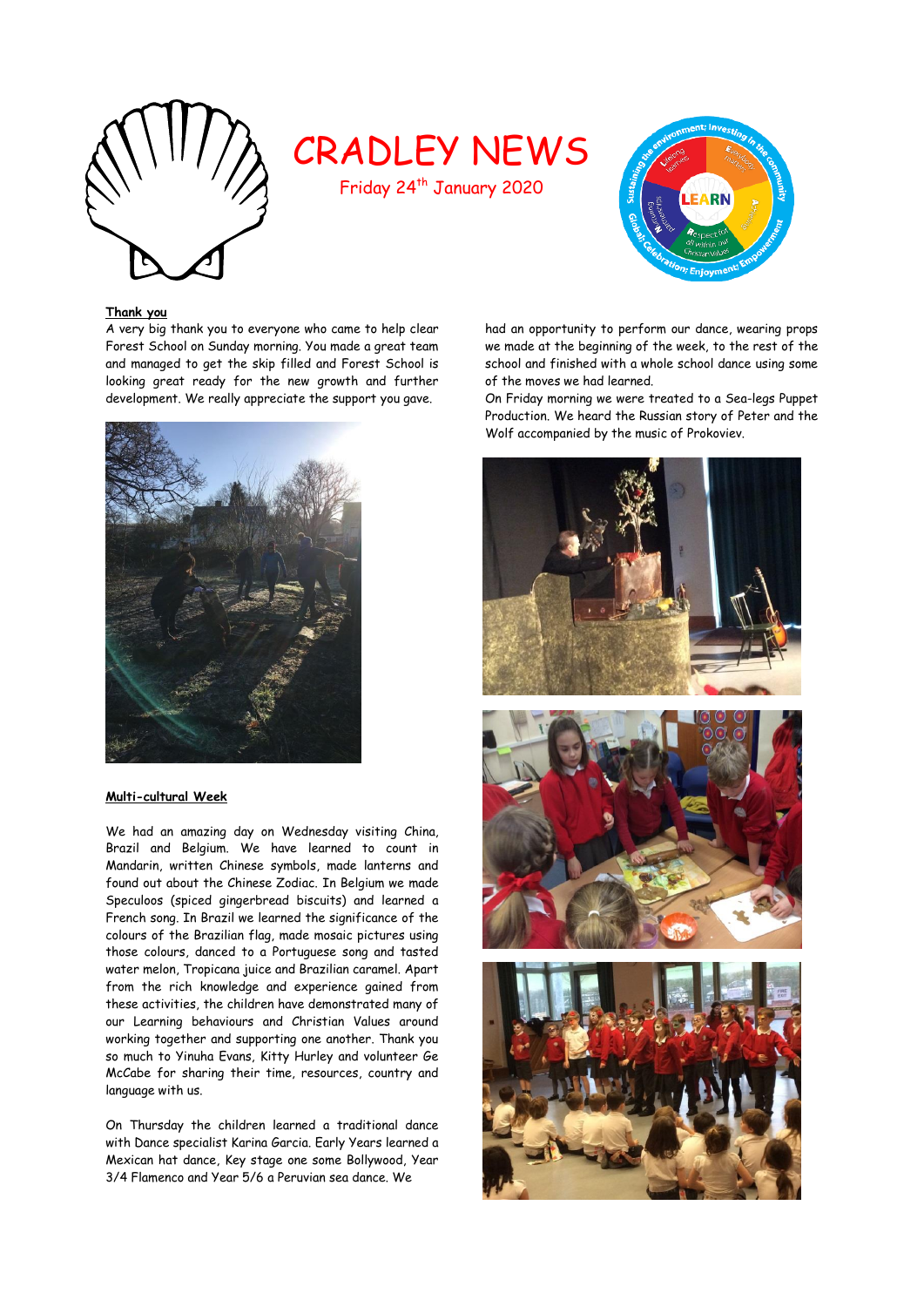



#### **Food Bank**

We will continue to collect for the food bank this term. Tins, packets and toieltries will be very gratefully received. All donations can be placed in the box in the foyer.

# **FOCS News**

Remember the school disco takes place on Friday 7<sup>th</sup> February from 6-8pm. Please complete and return your slips to buy your tickets.

Just a reminder the next Rags 2 Riches collection is on Friday 14th February at 9am, bags will be sent home on Monday. If you had a sort out over Christmas, this is a great opportunity to get rid of lots of old clothes etc.

#### **Welcome Wednesday**

Unfortunately we have had to change the Class 3 Welcome Wednesday to Wednesday 18<sup>th</sup> March. I do hope this will not inconvenience you too much.

#### **Nursery**

This week in Nursery we have continued to explore our theme of weather. We explored our story of the week on Monday with a sensory tray filled with oats and different containers; our story of the week has been 'The Tiger Who Came to Tea' so we have all been talking about what we would make the tiger for tea if he came to our house, we've had some interesting suggestions! On Tuesday in P.E we have been exploring what clothes we would need for a snowy day, we all had a go at dressing Katrina in the correct clothing with a hat, scarf and gloves to keep her nice and warm. On Wednesday we have been busy making icicles using different textured materials and lots of glitter. On Thursday morning we joined Class 1 in the hall for our multicultural week and

we all got to enjoy some super exciting dancing. We finished off our week with smoothie making on Friday with Lauren, a super healthy treat to end our busy week.

#### **Teeny Tots**

We are a friendly local toddler group that meets in Storridge Village Hall and occasionally at Cradley Nursery. We welcome little ones from 0-5, accompanied and supervised by their parents/carers, to stay and play. Please join us on Thursdays from 10:30-12, during term time, for a charge of £2 per family, which includes a craft activity, game, songs, snacks and drinks. Please come and join us!

# **Value of the Month - Endurance**

#### **Philippians 4:13**

I can do all this through him who gives me strength.

Chosen by Miss Featherstone

#### **Attendance**

Well done to Class 1 who've had 98.75% attendance this week. They get to look after Alfie the Attendance Bear next week. Please can we remind parents that late arrivals after the registers close at 8.55am count as a missed morning session and are included in attendance figures.

**Class 1 – 98.75% Class 2 – 96.43% Class 3 – 97.0% Class 4 – 97.7% Class 5 – 92.59% Whole School – 96.83%**

## **Head Teacher Award**

Finn Belgard for showing responsibility and friendship towards the younger children during Multi-cultural week Oliver Eaton & Arthur Keveren for stepping out of their comfort zone and participating so enthusiastically during the dance festival this week

# **Stars of the week**

# **Nursery**

Carol Maddocks for passing her Forest School qualification Lucy Evans for being a superstar in Breakfast Club **Reception** Sofia Vaughan for her persistence and positivity Arian Evans for always being independent **Year 1**  Genevieve Stevens for working so hard at her spelling Lois Mackay for her persistence in Maths **Year 2**  Thomas Exton for being independent and speaking clearly when reading the reflection in assembly Joseph Davies for being reflective when learning about Everest in topic **Year 3**  Jakey Vine for his excellent contributions to class discussions Jay Kenwrick for his positive attitude in all lessons **Year 4** Rudi Tambling & Adam Jones for taking pride in their Flamenco dance